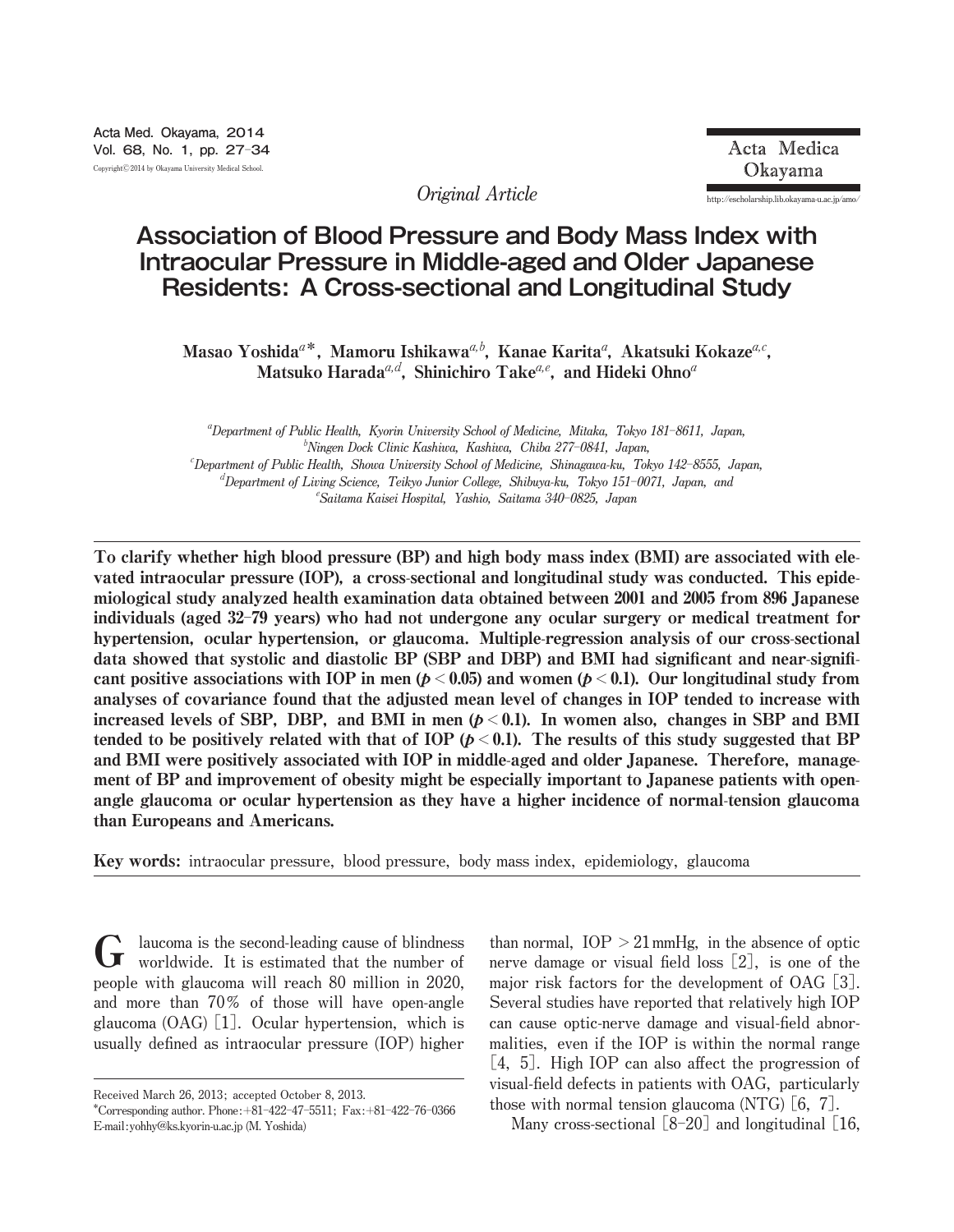**21, 22**] **epidemiological studies have investigated the risk factors associated with elevated IOP. We have previously conducted cross**-**sectional epidemiological studies and reported the positive associations of IOP with BP, BMI, and a smoking habit** [**23, 24**]**. Although these reports have suggested positive associations between IOP and blood pressure (BP) and several life**-**style related factors such as body mass index (BMI), drinking, smoking, and exercise habits, most of these reports conducted in Western** [**8**-**14**] **and Asian** [**15, 17**-**20**] **countries were examined crosssectionally. Several epidemiological studies have examined this relationship longitudinally in Asian populations** [**16, 21, 22**]**. Given this background, we attempted to collect subjects from 2001 to 2005 and follow**-**up these individual subjects, and investigated whether high BP and high BMI were associated with elevated IOP, and whether the subsequent changes in systolic BP (SBP), diastolic BP (DBP), and BMI were associated with that of IOP from both crosssectional and longitudinal analyses. We analyzed health examination data from middle**-**aged and older Japanese residents in a prefectural capital close to Tokyo. The results of this study might contribute to preventing the progression of IOP**-**related optic**-**nerve damage and visual**-**field defects.**

## Materials and Methods

Subjects. **A total of 1,320 residents of the Ibaraki prefecture, Japan, underwent an annual health examination between April 2001 and March 2004 at a general hospital in Mito, which is the capital city of the prefecture. From this initial group, 1,113 individuals (829 men and 284 women), ranging in age from 28 to 79 years, who had not undergone any ocular surgery or medical treatment for hypertension, ocular hypertension, or glaucoma, were selected as candidates for the present study. If the subjects had consulted for health examinations 3 years or more during the 5**-**year follow**-**up period between 2001 and 2005, data from the first visit and the most recent visit of each subject were used for longitudinal analysis. As a result, 896 subjects (652 men and 244 women) were enrolled in this cross**-**sectional and longitudinal study (average follow**-**up period was 3.6 years). The age of the subjects ranged from 32 to 79 years at baseline. This study was conducted in accordance with** **the Declaration of Helsinki of the World Medical Association and was approved by the human ethics review committees of Mito Red Cross Hospital and Kyorin University School of Medicine in Japan.**

Health examination. **The health examination consisted of a questionnaire that assessed demographic and lifestyle**-**related factors, along with the following measurements and tests: height, weight, BP, IOP, hematological and serum biochemistry, chest X**-**rays, electrocardiography, and fundus photography. All subjects were requested not to consume any food or alcohol after 21 : 00h on the day before the examination.**

**The topics covered in the questionnaire included age, marital status, occupation, residence, current status and past history of medication, family medical history, smoking history and number of cigarettes smoked per day, drinking history, and exercise habits. Alcohol consumption was classified into the following 4 categories: never or seldom, several times per month, several times per week, and every day. BP was measured with a sphygmomanometer using the right arm; 2 consecutive measurements were taken after subjects had rested in a sitting position for at least 5min. IOP was measured using a non**-**contact tonometer (NT**-**3000, Nidek, Japan) and 3 consecutive measurements were taken per eye.**

Statistical analyses. **SBP and DBP values for each subject were calculated as the mean of 2 measurements. For IOP, the mean of 3 measurements was calculated for each eye; however, as there was a strong correlation (r**=**0.84) between the mean IOPs of the right and left eyes in each individual, the mean of these 2 values was used as a single measure of IOP. The associations of age with IOP, SBP, DBP, and BMI**-**calculated as weight (kg)**/**height squared (m2 )** -**were determined by comparing the mean values of these 4 parameters among 4 age groups (**<**40 years,**  $40-49$  years,  $50-59$  years, and  $\geq 60$  years) by gender, **using the Bonferroni multiple**-**comparison method** [**25**]**. The Student**'**s t**-**test was used to analyze differences in the mean IOP, SBP, DBP, and BMI between the 2 sexes by age group.**

**Cross**-**sectional associations between IOP and demographic and lifestyle**-**related factors were analyzed using a univariate regression analysis; then the partial regression coefficients and the standardized partial regression coefficients for IOP of the following**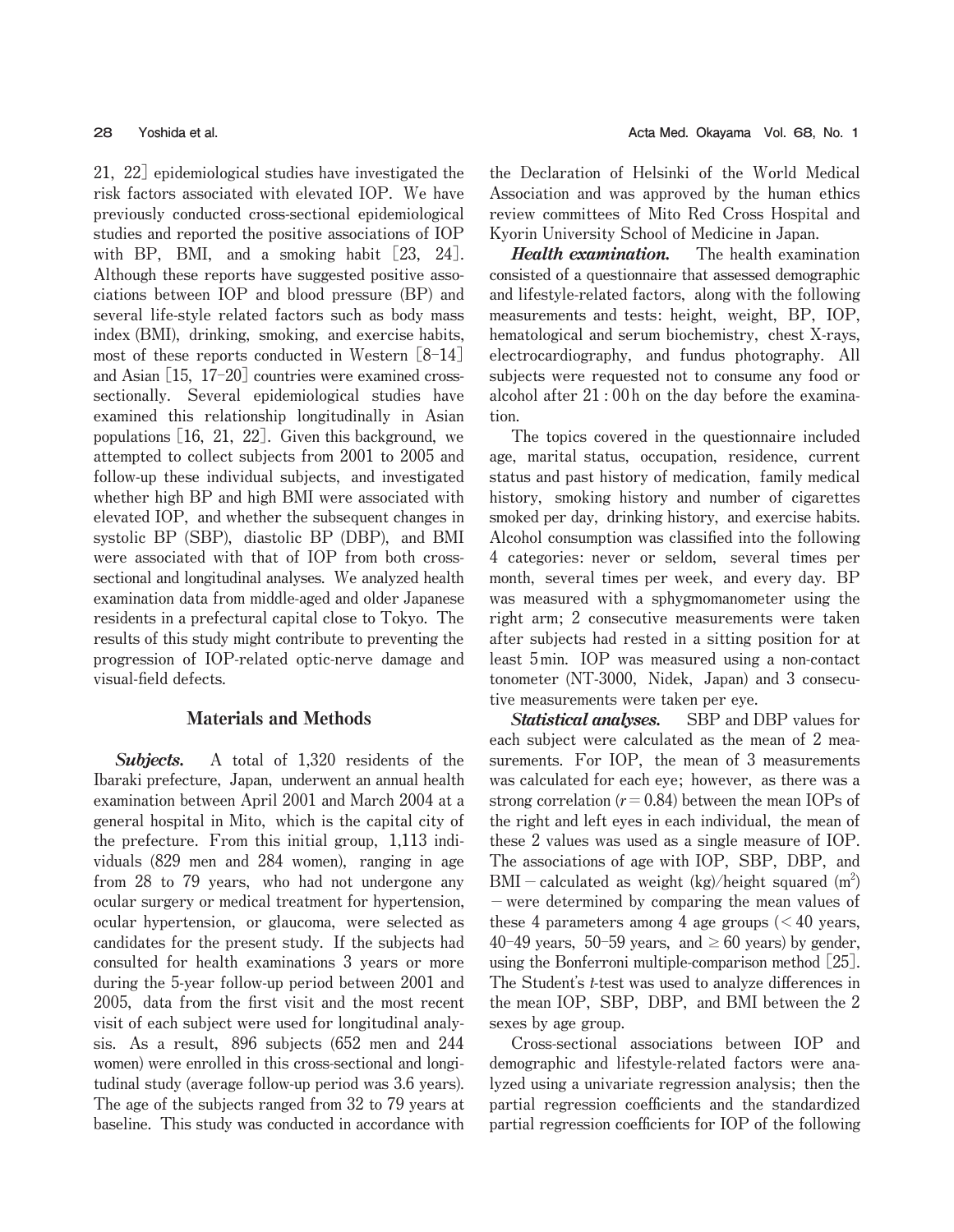**independent variables were determined by multiple regression: age, SBP (model 1), DBP (model 2), BMI, number of cigarettes smoking per day, alcohol consumption (never or seldom**=**0; several times per**  $m$  **month** = 1; **several times**  $per$  **week** = 2; **everyday** = 3), and **regular exercise** (no  $= 0$ ; **yes**  $= 1$ ).

**Longitudinal changes in BP, BMI, and IOP during the follow**-**up period were based on data obtained from the first visit and the most recent visit of each subject from 2001 to 2005. The associations of changes in age, SBP, DBP, and BMI with IOP over an average follow**-**up period of 3.6 years were analyzed using univariate regression analysis, then the multivariate partial regression coefficients and the standardized partial regression coefficients of changes in age, SBP, DBP, and BMI for IOP were determined by multipleregression analyses. These were adjusted for age, SBP (model 1), DBP (model 2), BMI, number of cigarettes smoked per day, alcohol consumption**  $(\text{never or seldom} = 0; \text{ several times per month} = 1;$ **several times per**  $\text{week} = 2$ ;  $\text{everyday} = 3$ ), and  $\text{regular} = 3$  $\alpha$  **lar exercise** (no = 0;  $yes = 1$ ) at baseline. Next, the **adjusted mean levels of changes in IOP, calculated by analysis of covariance, were compared among the 3 categories stratified by changes in SBP, DBP, and BMI by tertile (subjects were divided to equalize the number of subjects in each category for both sexes into 3 categories). All analyses were conducted using the SAS statistical software package, version 9.3** [**26**]**.**

### Results

Cross-sectional analyses. **The relationships between age and IOP, SBP, DBP, and BMI are** **shown in Table 1. The mean IOP was highest in the** <**40 age group for both sexes. In both sexes, the highest mean SBP, DBP, and BMI values were found**  $\text{in}$  **the age groups** of  $\geq 60$ , 50-59, and 50-59, **respectively. All parameters measured were significantly** higher in men than in women  $(p < 0.05$  for IOP **and** <**0.01 for SBP, DBP, and BMI). The Bonferroni multiple**-**comparison analysis revealed that the mean IOP** was significantly lower in the  $\geq 60$  age group **than** in the  $\leq 40$  age group in both sexes ( $p \leq 0.05$ ).

**Table 2 shows the univariate regression coefficients, the multivariate partial regression coefficients, and the standardized partial regression coefficients of demographic and lifestyle**-**related factors for IOP according to regression analyses, including SBP (model 1) or DBP (model 2) as independent variables, in the cross**-**sectional study. Age and regular exercise had a negative association with IOP in men (p**<**0.01 and 0.16, respectively) and women (p**<**0.01 and 0.08, respectively). On the other hand, SBP, DBP, BMI, and the number of cigarettes smoked per day had significant positive associations** with IOP in men  $(p \le 0.01)$ **for SBP, DBP, and BMI, and 0.08 for cigarettes). In women, SBP, DBP, and BMI had significant positive associations with IOP (p**<**0.05). After adjusting for the other independent variables, SBP, DBP, BMI, and the number of cigarettes smoked per day had significant positive associations with IOP in**  $m$ en ( $p < 0.05$ ). In women, SBP, DBP, and BMI had **significant positive associations with IOP (p**<**0.05 for SBP and DBP, and** <**0.1 for BMI). On the contrary, age had a significant negative association with IOP** in both sexes  $(p < 0.01)$ .

Longitudinal analyses. **Table 3 shows the**

**Table 1** Baseline characteristics of IOP, SBP, DBP, and BMI by sex and age in middle-aged and older Japanese men and women

|                      |                       |       |                      | $Mean + SD$               |                              |                            |                        |                             |                 |                   |  |  |  |  |  |
|----------------------|-----------------------|-------|----------------------|---------------------------|------------------------------|----------------------------|------------------------|-----------------------------|-----------------|-------------------|--|--|--|--|--|
| Age Group<br>(years) | Number of<br>Subjects |       | $IOP$ (mm $Hg$ )     |                           | SBP (mmHg)                   |                            | DBP (mmHg)             |                             | BMI ( $kg/m2$ ) |                   |  |  |  |  |  |
|                      | Men                   | Women | Men                  | Women                     | Men                          | Women                      | Men                    | Women                       | Men             | Women             |  |  |  |  |  |
| $<$ 40               | 110                   | 53    | $14.3 + 2.6^{\circ}$ | $14.1 + 2.7$ <sup>d</sup> | $119.5 + 13.7^{\circ,d}$     | $111.7 + 12.8^{\circ, d*}$ | $71.1 \pm 9.5^{\circ}$ | $65.7 + 7.7$ <sup>c*</sup>  | $22.9 + 2.9$    | $21.7 \pm 3.2$    |  |  |  |  |  |
| $40 - 49$            | 183                   | 63    | $13.9 + 2.4$         | $13.6 + 2.6$              | $122.9 + 13.5^{\circ,d}$     | $120.1 + 13.0$             | $72.1 \pm 9.1^{\circ}$ | $69.4 \pm 8.1$              | $23.4 \pm 2.6$  | $22.6 \pm 3.0***$ |  |  |  |  |  |
| $50 - 59$            | 241                   | 72    | $13.7 + 2.8$         | $13.5 + 2.8$              | $127.8 \pm 14.1^{\rm a,b,d}$ | $124.0 + 13.1^{a*}$        | $75.6 + 9.0^{a,b}$     | $71.4 + 8.2$ <sup>a**</sup> | $23.9 \pm 2.5$  | $23.1 + 3.0$      |  |  |  |  |  |
| $\geq 60$            | 118                   | 56    | $13.4 + 2.5^{\circ}$ | $13.1 \pm 2.7^{\circ}$    | $134.4 + 16.0^{a,b,c}$       | $129.3 + 15.6^{\circ}$     | $74.1 \pm 9.6$         | $70.0 \pm 8.4$              | $22.7 \pm 2.8$  | $22.1 \pm 2.9$    |  |  |  |  |  |
| Total/Mean           | 652                   | 244   | $13.9 \pm 2.6$       | $13.6 \pm 2.7^*$          | $126.1 + 14.3$               | $122.3 \pm 14.0***$        | $74.0 \pm 9.3$         | $70.3 \pm 8.2***$           | $23.6 \pm 2.7$  | $22.8 \pm 3.1***$ |  |  |  |  |  |

IOP, intraocular pressure; SBP, systolic blood pressure; DBP, diastolic blood pressure; BMI, body mass index.

Significant differences at the 0.05 level on the basis of Bonferroni multiple comparison: <sup>a</sup>versus age group < 40; <sup>b</sup>versus age group 40-49; °versus age group 50-59; <sup>d</sup>versus age group  $\geq 60$ . P values for difference between males and females:  $*p < 0.05;$   $*p < 0.01$ .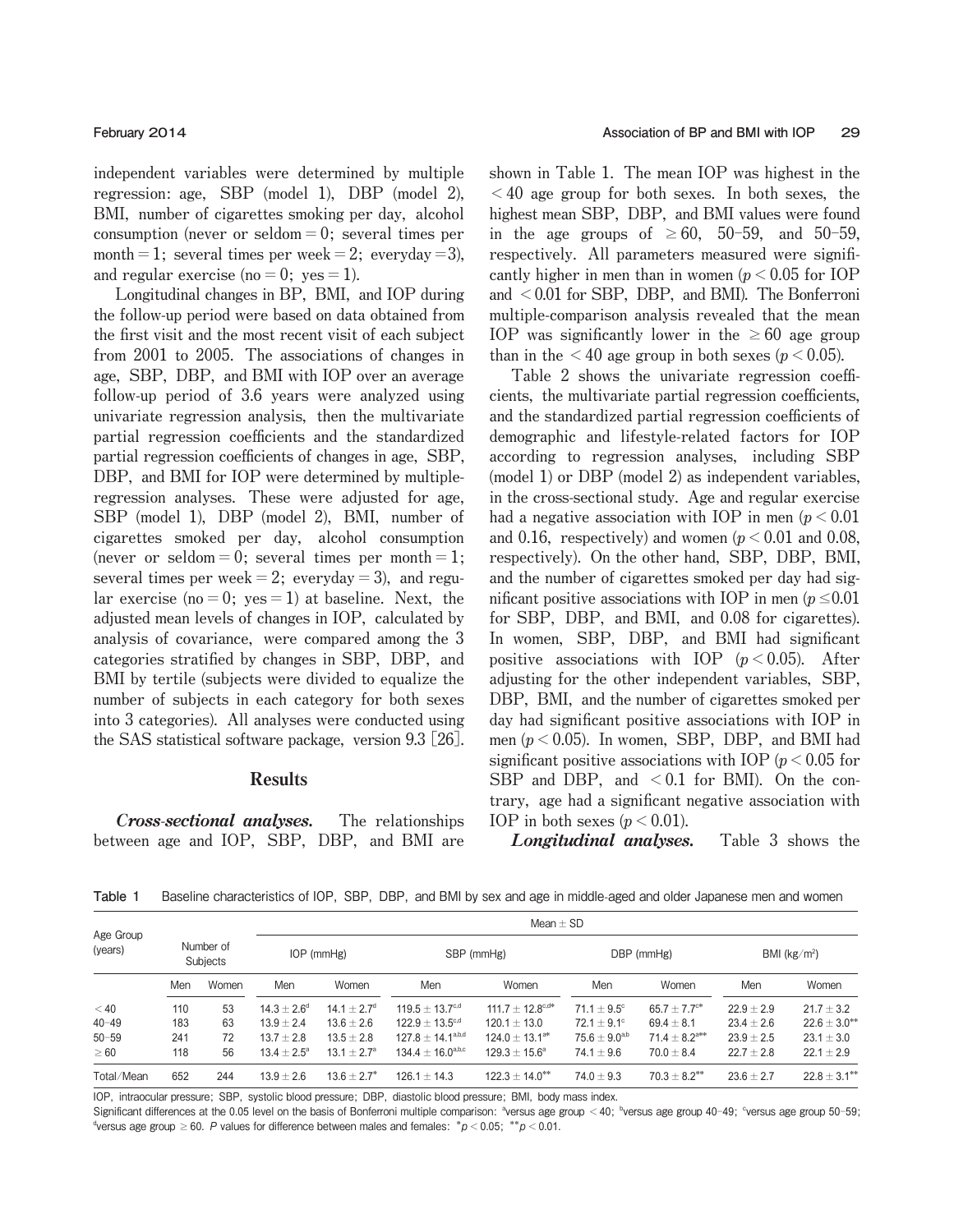**Table 2** Cross-sectional associations of demographic and lifestyle-related factors with IOP at baseline according to univariate and multivariate regression analyses

|                                     | Univariate regression coefficients |                         |         |        | Multivariate regression coefficients |          |                                                 |          |         |        |
|-------------------------------------|------------------------------------|-------------------------|---------|--------|--------------------------------------|----------|-------------------------------------------------|----------|---------|--------|
|                                     |                                    | Regression coefficients | P Value |        | Partial<br>regression coefficients   |          | Standardized partial<br>regression coefficients |          | P Value |        |
| Variables <sup>1</sup>              | Men                                | Women                   | Men     | Women  | Men                                  | Women    | Men                                             | Women    | Men     | Women  |
| Model 1                             |                                    |                         |         |        |                                      |          |                                                 |          |         |        |
| Age (years)                         | $-0.093$                           | $-0.081$                | < 0.01  | < 0.01 | $-0.112$                             | $-0.104$ | $-0.322$                                        | $-0.301$ | < 0.01  | < 0.01 |
| SBP $(mmHg)^*$                      | 0.049                              | 0.041                   | < 0.01  | 0.02   | 0.048                                | 0.050    | 0.204                                           | 0.205    | < 0.01  | 0.02   |
| BMI $(kg/m^2)$                      | 0.181                              | 0.209                   | 0.01    | 0.04   | 0.140                                | 0.173    | 0.142                                           | 0.191    | 0.02    | 0.04   |
| Number of cigarette smoking per day | 0.040                              | 0.051                   | 0.08    | 0.17   | 0.035                                | 0.062    | 0.143                                           | 0.150    | 0.04    | 0.18   |
| Alcohol consumption                 | 0.182                              | 0.175                   | 0.10    | 0.21   | 0.299                                | 0.266    | 0.123                                           | 0.102    | 0.11    | 0.25   |
| Regular exercise                    | $-0.089$                           | $-0.103$                | 0.16    | 0.08   | 0.121                                | $-0.207$ | 0.021                                           | $-0.050$ | 0.58    | 0.39   |
| Model 2                             |                                    |                         |         |        |                                      |          |                                                 |          |         |        |
| Age (years)                         | ٠                                  |                         |         | ٠      | $-0.104$                             | $-0.095$ | $-0.309$                                        | $-0.297$ | < 0.01  | < 0.01 |
| DBP $(mmHg)^*$                      | 0.061                              | 0.076                   | 0.01    | 0.03   | 0.074                                | 0.079    | 0.260                                           | 0.271    | 0.02    | 0.04   |
| BMI ( $kg/m2$ )                     | ٠                                  | $\cdot$                 |         | ٠      | 0.133                                | 0.155    | 0.136                                           | 0.165    | 0.03    | 0.07   |
| Number of cigarette smoking per day | ٠                                  |                         |         | ٠      | 0.030                                | 0.066    | 0.151                                           | 0.162    | 0.04    | 0.20   |
| Alcohol consumption                 |                                    |                         |         | ٠      | 0.294                                | 0.244    | 0.122                                           | 0.090    | 0.08    | 0.21   |
| Regular exercise                    |                                    |                         |         |        | 0.132                                | $-0.251$ | 0.019                                           | $-0.064$ | 0.49    | 0.33   |

IOP, intraocular pressure; SBP, systolic blood pressure; DBP, diastolic blood pressure; BMI, body mass index.

†Age, SBP (model 1) or DBP (model 2), number of cigarettes consumed per day, alcohol consumption (never or seldom=0; several times per month=1; several times per week = 2; everyday = 3), and regular exercise ( $no=0$ ; yes = 1) were added as independent variables.

# Age, BMI, number of cigarettes consumed per day, alcohol consumption (never or seldom=0; several times per month=1; several times per week=2; everyday = 3), and regular exercise (no = 0; yes = 1) were added as independent variables.

|                                        | Univariate regression coefficients |                         |         |        | Multivariate regression coefficients |          |                                                 |          |         |        |  |
|----------------------------------------|------------------------------------|-------------------------|---------|--------|--------------------------------------|----------|-------------------------------------------------|----------|---------|--------|--|
|                                        |                                    | Regression coefficients | P Value |        | Partial<br>regression coefficients   |          | Standardized partial<br>regression coefficients |          | P Value |        |  |
| Variables                              | Men                                | Women                   | Men     | Women  | Men                                  | Women    | Men                                             | Women    | Men     | Women  |  |
| Model 1                                |                                    |                         |         |        |                                      |          |                                                 |          |         |        |  |
| Age (vears) $T$                        | $-0.081$                           | $-0.080$                | < 0.01  | < 0.01 | $-0.092$                             | $-0.085$ | $-0.234$                                        | $-0.210$ | < 0.01  | < 0.01 |  |
| SBP $(mmHg)^*$                         | 0.041                              | 0.036                   | 0.01    | 0.04   | 0.040                                | 0.041    | 0.190                                           | 0.194    | 0.02    | 0.06   |  |
| BMI $(kg/m^2)^*$                       | 0.143                              | 0.174                   | 0.03    | 0.06   | 0.128                                | 0.159    | 0.129                                           | 0.175    | 0.03    | 0.05   |  |
| Model 2                                |                                    |                         |         |        |                                      |          |                                                 |          |         |        |  |
| Age (years) $T$                        | $-0.069$                           | $-0.067$                | < 0.01  | < 0.01 | $-0.088$                             | $-0.079$ | $-0.221$                                        | $-0.199$ | < 0.01  | < 0.01 |  |
| $DBP$ (mmHg) <sup><math>#</math></sup> | 0.049                              | 0.058                   | 0.08    | 0.10   | 0.052                                | 0.057    | 0.224                                           | 0.238    | 0.10    | 0.17   |  |
| BMI $(kg/m^2)^*$                       | 0.133                              | 0.153                   | 0.06    | 0.07   | 0.118                                | 0.138    | 0.120                                           | 0.151    | 0.04    | 0.08   |  |

**Table 3** Longitudinal associations of age, SBP, DBP, and BMI with IOP according to univariate and multivariate regression analyses

IOP, intraocular pressure; SBP, systolic blood pressure; DBP, diastolic blood pressure; BMI, body mass index.

†SBP (model 1) or DBP (model 2), BMI, number of cigarettes consumed per day, alcohol consumption (never or seldom=0; several times per month=1; several times per week = 2; everyday = 3), and regular exercise (no = 0; yes = 1) at baseline were added as independent variables.

# Age, BMI, number of cigarettes consumed per day, alcohol consumption (never or seldom=0; several times per month=1; several times per week=2; everyday  $=$  3), and regular exercise (no  $=$  0; yes  $=$  1) at baseline were added as independent variables.

\*Age, SBP (model 1) or DBP (model 2), number of cigarettes consumed per day, alcohol consumption (never or seldom=0; several times per month=1; several times per week = 2; everyday = 3), and regular exercise (no = 0; yes = 1) at baseline were added as independent variables.

**univariate regression coefficients, the multivariate partial regression coefficients, and the multivariate standardized partial regression coefficients of age, SBP, DBP, and BMI for IOP according to regression analyses, including SBP (model 1) or DBP (model 2) as independent variables in the longitudinal study.**

**After adjusting for age, SBP, DBP, BMI, the number of cigarettes smoked per day, alcohol consumption, and regular exercise at baseline, both changes in SBP and BMI had significant positive associations** with IOP in men  $(p < 0.05)$  and women  $(p < 0.1)$ . On **the other hand, changes in age had a significant nega**-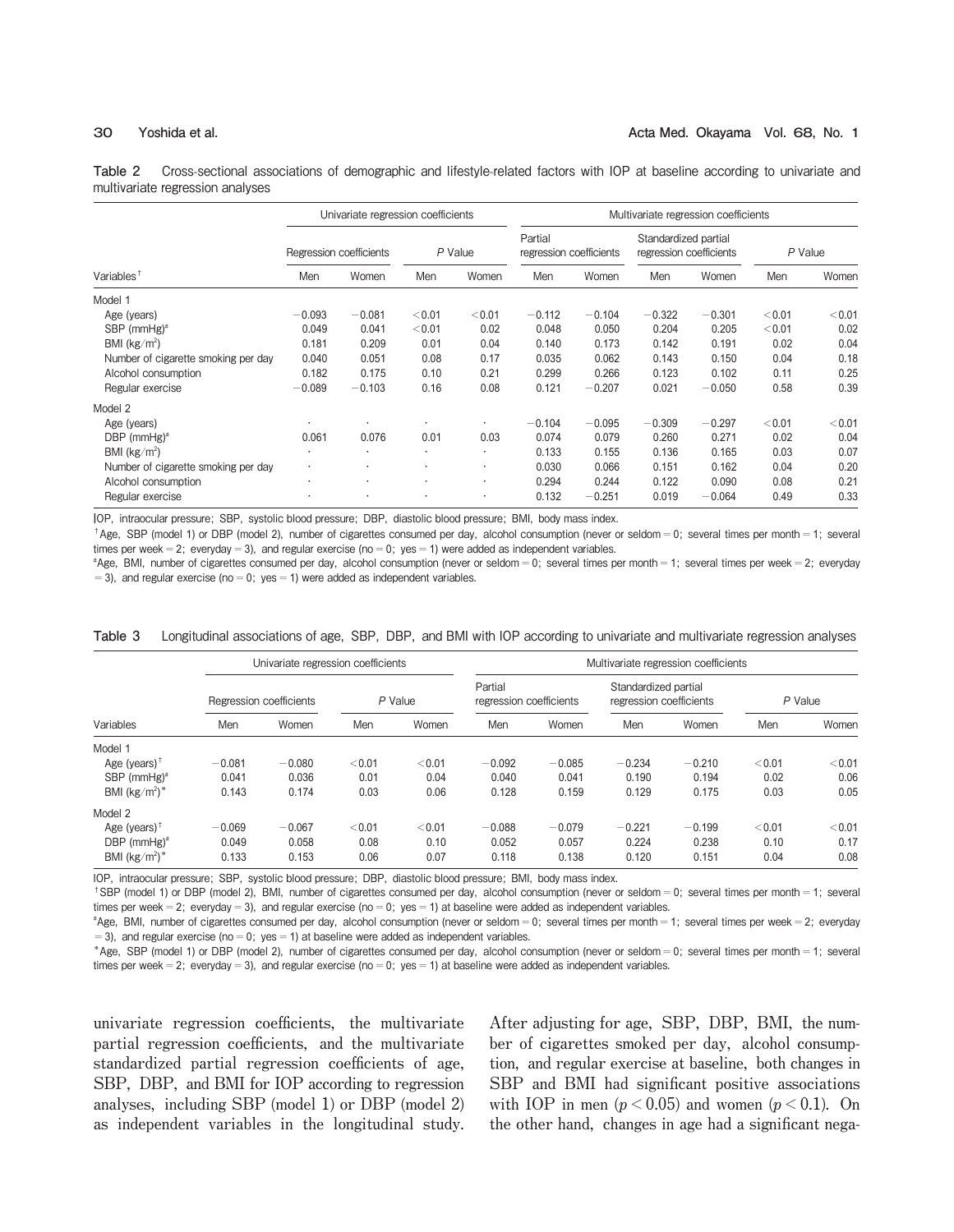**tive** association with IOP in both sexes  $(p < 0.01)$ .

**In Table 4, the adjusted mean levels of changes in IOP obtained by analyses of covariance were compared among tertile categories stratified by changes in SBP, DBP, and BMI. The adjusted mean level of changes in IOP increased significantly in men with increased levels of the 3 SBP categories (p**<**0.01)** and **BMI** categories  $(p = 0.01)$  with a tendency for **increase** in DBP categories ( $p = 0.08$ ). In women, the **adjusted mean level of changes in IOP increased significantly with increased levels of the 3 SBP categories (p**=**0.03) and tended to increase with BMI cate**- **gories**  $(p = 0.07)$ .

# Discussion

**The mean IOP across the group as a whole in the present cross**-**sectional study, measured using a noncontact tonometer,** was  $13.9 \pm 2.6$  mmHg for men and  $13.6 \pm 2.7$  mmHg for women; the mean IOP was sig**nificantly higher in men than in women (p**<**0.05). In both sexes, the mean IOP decreased with age, and**  $\text{subjects} \geq 60 \text{ years of age showed the lowest mean}$ **IOP. Several previous studies of Europeans and**

| Table 4 |  |  |  | Adjusted mean levels of changes in IOP stratified by changes in SBP, DBP, and BMI by tertile |  |  |  |  |
|---------|--|--|--|----------------------------------------------------------------------------------------------|--|--|--|--|
|---------|--|--|--|----------------------------------------------------------------------------------------------|--|--|--|--|

|                                                                                                    |                           | Mean $\pm$ SE            | $P$ value for the                   |             |
|----------------------------------------------------------------------------------------------------|---------------------------|--------------------------|-------------------------------------|-------------|
| Variables                                                                                          | Number (%)<br>of subjects | Changes in IOP<br>(mmHg) | difference from<br>the lowest group | P for trend |
| SBP <sup>†</sup>                                                                                   |                           |                          |                                     |             |
| Men                                                                                                |                           |                          |                                     |             |
| SBP increased by $> 5.8$ mmHg                                                                      | 217 (33.3)                | $0.16 \pm 0.03$          | 0.01                                | < 0.01      |
| SBP stayed within $+5.8 \sim -3.7$ mmHg                                                            | 219 (33.6)                | $-0.07\pm0.02$           | 0.04                                |             |
| SBP decreased by $>$ 3.7 mmHg                                                                      | 216(33.1)                 | $-0.18 \pm 0.04$         | $\cdot$                             |             |
| Women                                                                                              |                           |                          |                                     |             |
| SBP increased by $> 5.4$ mmHg                                                                      | 79 (32.4)                 | $0.15 \pm 0.04$          | 0.04                                | 0.03        |
| SBP stayed within $+5.4 \sim -4.0$ mmHg                                                            | 83 (34.0)                 | $-0.08 \pm 0.02$         | 0.11                                |             |
| SBP decreased by $>$ 4.0 mmHg                                                                      | 82 (33.6)                 | $-0.15 \pm 0.05$         |                                     |             |
| DBP <sup>†</sup>                                                                                   |                           |                          |                                     |             |
| Men                                                                                                |                           |                          |                                     |             |
| DBP increased by $>$ 3.6 mmHg                                                                      | 218 (33.4)                | $0.13 \pm 0.03$          | 0.07                                | 0.08        |
| DBP stayed within $+3.6 \sim -2.7$ mmHg                                                            | 218 (33.4)                | $-0.09 \pm 0.02$         | 0.33                                |             |
| DBP decreased by $> 2.7$ mmHg                                                                      | 216(33.1)                 | $-0.14 \pm 0.03$         |                                     |             |
| Women                                                                                              |                           |                          |                                     |             |
| DBP increased by $>$ 3.7 mmHg                                                                      | 81 (33.2)                 | $0.11 \pm 0.04$          | 0.16                                | 0.13        |
| DBP stayed within $+3.7 \sim -2.9$ mmHg                                                            | 83 (34.0)                 | $-0.09 \pm 0.03$         | 0.56                                |             |
| DBP decreased by $> 2.9$ mmHg                                                                      | 80 (32.8)                 | $-0.12 \pm 0.04$         | $\cdot$                             |             |
| $BM*$                                                                                              |                           |                          |                                     |             |
| Men                                                                                                |                           |                          |                                     |             |
| BMI increased by $> 1.2$ kg/m <sup>2</sup>                                                         | 216(33.1)                 | $0.10 \pm 0.03$          | 0.02                                | 0.01        |
| BMI stayed within $+1.2 \sim -0.8$ kg/m <sup>2</sup>                                               | 220 (33.7)                | $0.06\pm0.02$            | 0.07                                |             |
| BMI decreased by $> 0.8 \text{ kg/m}^2$                                                            | 216(33.1)                 | $-0.25 \pm 0.04$         | $\bullet$                           |             |
| Women                                                                                              |                           |                          |                                     |             |
| BMI increased by $> 1.3 \text{ kg/m}^2$                                                            | 80 (32.8)                 | $0.09 \pm 0.03$          | 0.09                                | 0.07        |
| BMI stayed within $+1.3 \sim -1.1$ kg/m <sup>2</sup><br>BMI decreased by $> 1.1$ kg/m <sup>2</sup> | 83 (34.0)                 | $0.06 \pm 0.02$          | 0.12<br>$\bullet$                   |             |
|                                                                                                    | 81 (33.2)                 | $-0.24 \pm 0.06$         |                                     |             |

IOP, intraocular pressure; SBP, systolic blood pressure; DBP, diastolic blood pressure; BMI, body mass index.

<sup>†</sup>Age, BMI, number of cigarettes consumed per day, alcohol consumption (never or seldom = 0; several times per month = 1; several times per week = 2; everyday = 3), and regular exercise (no = 0; yes = 1) at baseline were added as independent variables. \*Age, SBP, number of cigarettes consumed per day, alcohol consumption (never or seldom = 0; several times per month = 1; several

times per week = 2; everyday = 3), and regular exercise (no = 0; yes = 1) at baseline were added as independent variables.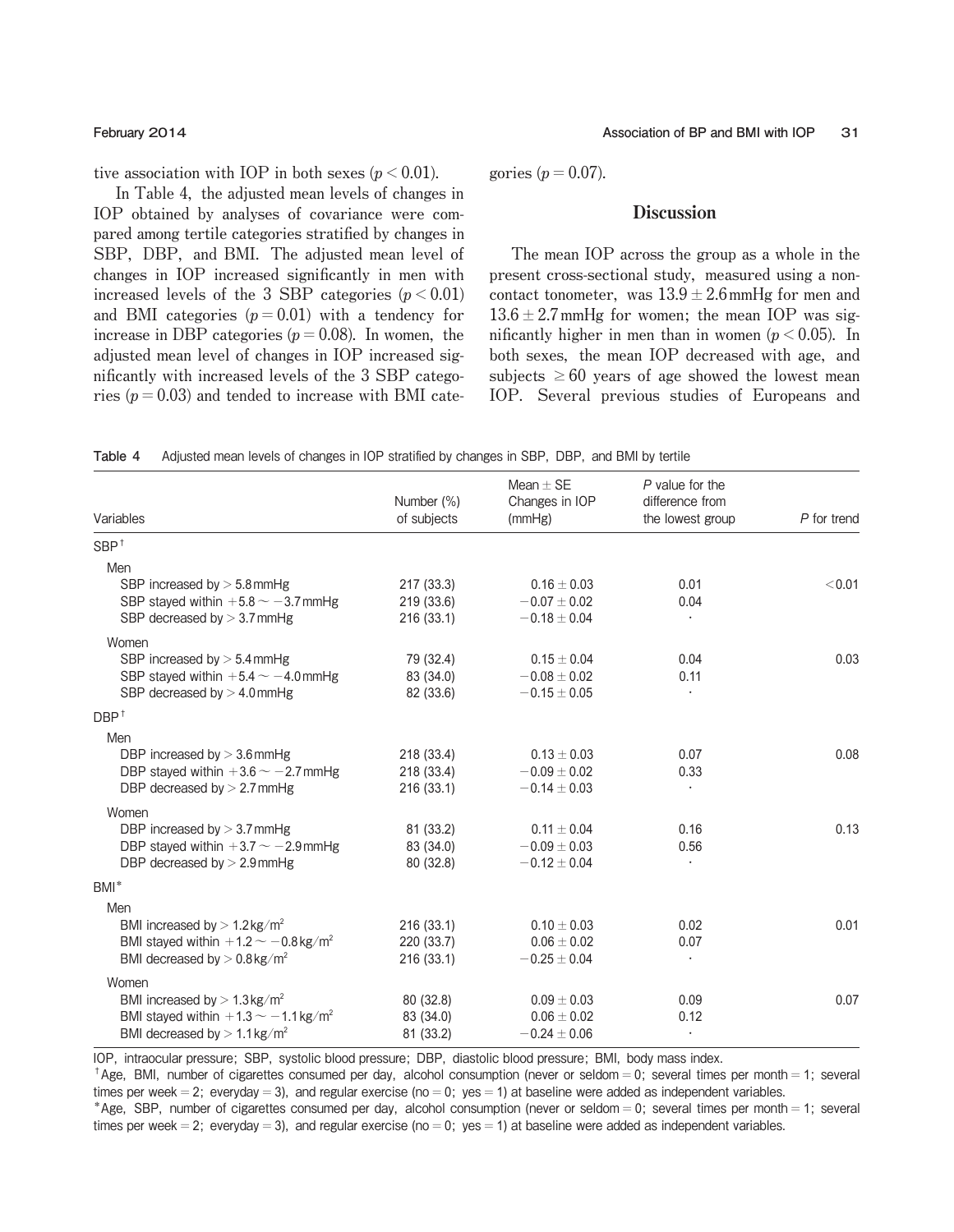**Americans have reported an increase in IOP after the age of 40 years** [**10, 13, 14, 27**] **and a decrease in IOP among elderly populations** [**28**-**31**]**, while IOP was found to decrease with age in cross**-**sectional studies conducted among Asian populations** [**17, 19, 20, 32, 33**]**.**

**The association of IOP with age observed in the present cross**-**sectional study was consistent with that found in several Asian countries. However, when the association between age and IOP were analyzed longitudinally, the inverse age**-**IOP association appeared to be controversial. The results of this study from both cross**-**sectional and longitudinal analyses showed that age had a significant negative association with IOP. Nakano**'**s 10**-**year longitudinal analysis in young and middle**-**aged Japanese men** [**22**] **also reported that IOP decreased with age in all age groups. On the other hand, Nomura** [**16**] **reported that though IOP decreased with age in cross**-**sectional analysis, there was a tendency for IOP to increase with age in longitudinal analysis. This tendency may reflect the Westernization of the Japanese diet with higher cholesterol levels** [**16**]**; a positive correlation between IOP and cholesterol levels has been reported previously** [**13**]**. Further investigations will be necessary to clarify the association between aging and IOP.**

**In the present study, a positive association with IOP was observed in both sexes for SBP, DBP, and BMI in the cross**-**sectional analysis, and for SBP and BMI in longitudinal analysis. Previous epidemiological studies** [**8**-**22, 31, 34, 35**] **have shown similar results. Many cross**-**sectional studies** [**8**-**20**] **have observed a positive association of IOP with SBP** [**8**-**19**] **and BMI** [**8, 14, 16**-**20**]**, and others have found a positive association between IOP and both SBP and DBP** [**12, 13, 15, 17, 18**]**, or between IOP and mean BP (1**/**3SBP**+**2**/**3DBP)** [**20**]**. These results from cross**-**sectional studies have been confirmed by longitudinal studies in Japanese** [**16, 21, 22**] **and Western** [**31, 34, 35**] **populations. These reports have suggested positive associations of changes in IOP with that of SBP and DBP** [**31, 34, 35**]**, SBP and BMI** [**16, 22**]**, and BMI** [**21**]**.**

**Our findings of the positive BP**-**IOP and the positive BMI**-**IOP associations from cross**-**sectional and longitudinal analyses are in agreement with other cross**-**sectional and longitudinal studies. However, we should point out the important limitations that our** **study might have had, because the distribution of IOP might not correspond to that in the general population. All the subjects in this study were clients who had consulted a general hospital for an annual health check; we excluded all subjects receiving medical treatment for hypertension, ocular hypertension, or glaucoma, in order to evaluate the association of BP and BMI with IOP in the absence of the effects of medication. Such selection bias might have led to the skewness of the distribution of IOP in this study compared with that in the general population. Furthermore, the IOP values in this study were obtained using a non**-**contact tonometer, rather than the more accurate Goldmann applanation tonometer, which is less likely to be affected by central corneal thickness** [**36**]**.**

**Previous reports on the mechanism of the BP**-**IOP association** [**37, 38**] **have suggested that high BP, especially elevated SBP, might elevate IOP by increasing ultrafiltration of the aqueous humor through the elevation of ciliary artery pressure. Elevated SBP might have a more important role than elevated DBP in this process, because SBP forms a pressure peak. Results from our longitudinal study also showed that there was a significantly stronger positive association of changes in IOP with SBP than DBP in both sexes, whereas both the positive SBP**-**IOP and the positive DBP**-**IOP associations reached statistical significance in the cross**-**sectional study. The strong positive correlation between SBP and IOP could therefore be responsible for the apparent positive relationship between DBP and IOP. Studies of the BMI**-**IOP association have also indicated that this association might be caused by a reduction in aqueoushumor outflow caused by elevated intraorbital pressure associated with excessive intraorbital fatty tissue, or by an increase in the outflow resistance of the episcleral vein due to an increase in blood viscosity associated with weight gain** [**8, 15, 39**]**.**

**According to the nationwide glaucoma survey in Japan** [**28**] **and the US Collaborative Normal**-**Tension Glaucoma Study** [**29, 30**]**, it was clarified that the prevalence of visual**-**field abnormalities gradually increased at over 15mmHg of IOP and that the progression of visual**-**field defects was significantly reduced among the NTG group, which showed a 30**オ **decrease in IOP compared with the untreated control group. Therefore, management of BP and BMI in**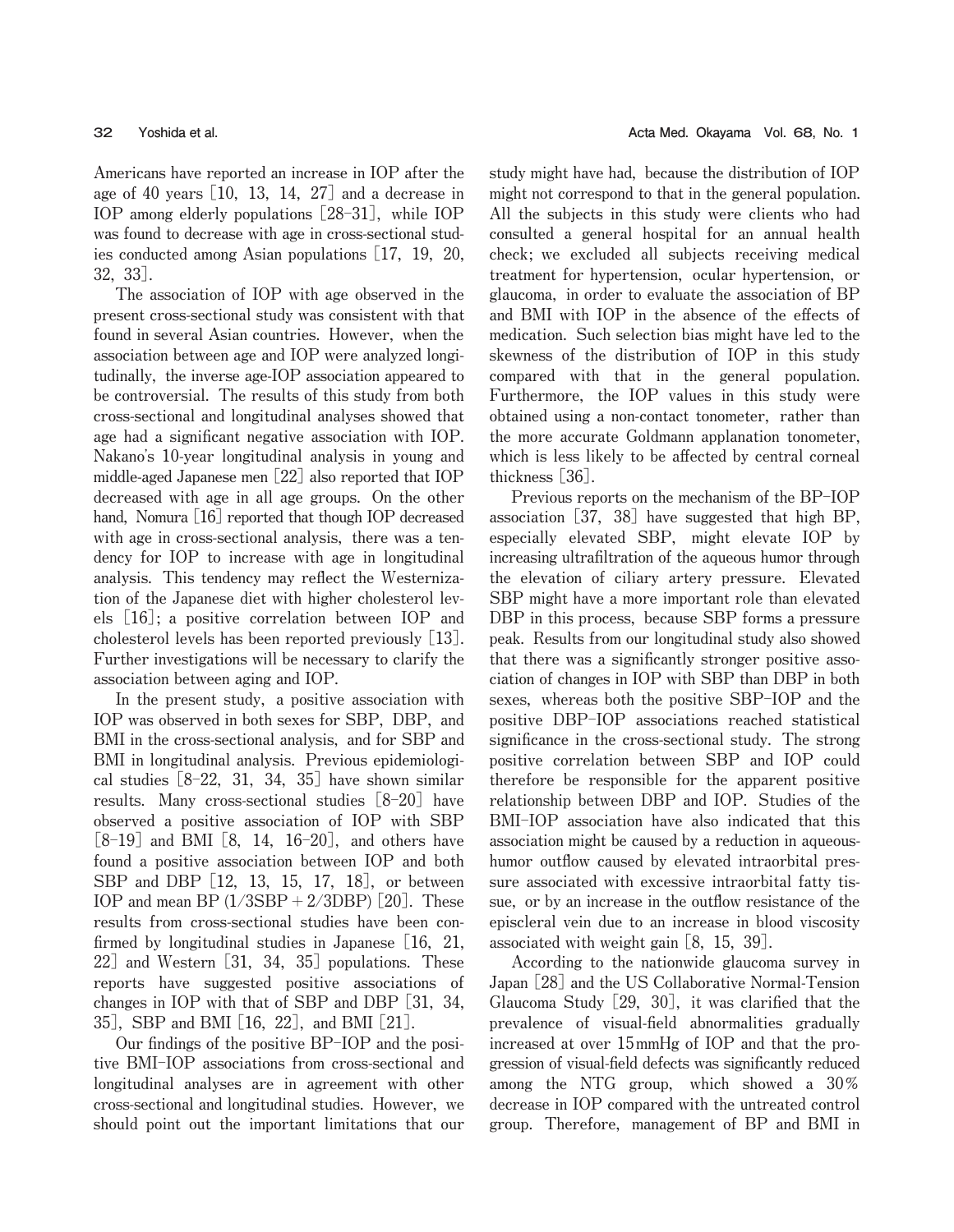**addition to prohibition of smoking might be especially important to Japanese patients with OAG or ocular hypertension as they have a higher incidence of NTG than Europeans and Americans.**

**Acknowledgments. This study was supported by a Grant**-**in**-**Aid from the Ministry of Education, Culture, Sports, Science and Technology of Japan (No. 22790570).**

### References

- 1. Quigley HA and Broman AT: The number of people with glaucoma worldwide in 2010 and 2020. Br J Ophthalmol (2006) 90: 262-267.
- 2. Leske MC: The epidemiology of open-angle glaucoma: a review. Am J Epidemiol (1983) 118: 166-191.
- 3. Musch DC, Gillespie BW, Lichter PR, Niziol LM and Janz NK; CIGTS Study Investigators: Visual field progression in the Collaborative Initial Glaucoma Treatment Study the impact of treatment and other baseline factors. Ophthalmology (2009) 116: 200-207.
- 4. Jonas JB, Gusek GC and Naumann GO: Optic disk morphometry in high myopia. Graefes Arch Clin Exp Ophthalmol (1988) 226: 587-590.
- 5. Suzuki Y, Shirato S, Adachi M and Hamada C: Risk factors for the progression of treated primary open-angle glaucoma: a multivariate life-table analysis. Graefes Arch Clin Exp Ophthalmol (1999) 237: 463-467.
- Suzuki Y, Iwase A, Araie M, Yamamoto T, Abe H, Shirato S, Kuwayama Y, Mishima HK, Shimizu H, Tomita G, Inoue Y and Kitazawa Y; Tajimi Study Group: Risk factors for open-angle glaucoma: in Japanese population: the Tajimi Study. Ophthalmology (2006) 113: 1613-1617.
- 7. Leske MC, Heijl A, Hyman L, Bengtsson B, Dong L and Yang Z; EMGT Group: Predictors of long-term progression in the early manifest glaucoma trial. Ophthalmology (2007) 114: 1965-1972.
- 8. Dielemans I, Vingerling JR, Algra D, Hofman A, Grobbee DE and de Jong PT: Primary open-angle glaucoma. Intraocular pressure and systemic blood pressure in the general elderly population. The Rotterdam Study. Ophthalmology (1995) 102: 54-60.
- Tielsch JM, Katz J, Sommer A, Quigley HA and Javitt JC: Hypertension, perfusion pressure, and primary open-angle glaucoma. A population-based assessment. Arch Ophthalmol (1995) 113: 216-221.
- 10. Leske MC, Connell AMS, Wu SY, Hyman LG and Schachat AP: Risk Factors for Open-angle Glaucoma: the Barbados eye study. Arch Ophthalmol (1995) 113: 918-924.
- 11. Bonomi L, Marchini G, Marraffa M, Bernardi P, Morbio R and Varotto A: Vascular risk factor for primary open angle glaucoma: the Enga-Neumarkt Study. Ophthalmology (2000) 107: 1287-1293.
- 12. Mitchell P, Lee AJ, Rochtchina E and Wang JJ: Open-angle glaucoma and systemic hypertension. The Blue Mountains Eye Study. J Glaucoma (2004) 13: 319-326.
- 13. Klein BE, Klein R and Linton KL: Intraocular pressure in an American community: The Beaver Dam Eye Study. Invest Ophthalmol Vis Sci (1992) 33: 2224-2228.
- 14. Wu SY and Leske MC: Associations with intraocular pressure in the Barbados Eye Study. Arch Ophthalmol (1997) 115: 1572-1576.
- 15. Xu L, Wang H, Wang Y and Jonas JB: Intraocular pressure correlated with arterial blood pressure: the Beijing eye study. Am J Ophthalmol (2007) 144: 461-462.

### **February** 2014 **Association of BP and BMI with IOP** 33

- 16. Nomura H, Shimokata H, Ando F, Miyake Y and Kuzuya F: Agerelated changes in intraocular pressure in a large Japanese population: a cross-sectional and longitudinal study. Ophthalmology (1999) 106: 2016-2022.
- 17. Kawase K, Tomidokoro A, Araie M, Iwase A and Yamamoto T; Tajimi Study Group, Japan Glaucoma Society: Ocular and systemic factors related to intraocular pressure in Japanese adults: the Tajimi study. Br J Ophthalmol (2008) 92: 1175-1179.
- 18. Nangia V, Bhojwani K, Matin A, Sinha A and Jonas JB: Intraocular pressure and arterial blood pressure: the Central India Eye and Medical Study. Arch Ophthalmol (2009) 127: 339-340.
- 19. Tomoyose E, Higa A, Sakai H, Sawaguchi S, Iwase A, Tomidokoro A, Amano S and Araie M: Intraocular pressure and related systemic and ocular biometric factors in a population-based study in Japan: the Kumejima study. Am J Ophthalmol (2010) 150: 279-286.
- 20. Lee JS, Lee SH, Oum BS, Chung JS, Cho BM and Hong JW: Relationship between intraocular pressure and systemic health parameters in a Korean population. Clin Experiment Ophthalmol (2002) 30: 237-241.
- 21. Mori K, Ando F, Nomura H, Sato Y and Shimokata H: Relationship between intraocular pressure and obesity in Japan. Int J Epidemiol (2000) 29: 661-666.
- 22. Nakano T, Tatemichi M, Miura Y, Sugita M and Kitahara K: Long-term physiologic changes of intraocular pressure: a 10-year longitudinal analysis in young and middle-aged Japanese men. Ophthalmology (2005) 112: 609-616.
- 23. Takashima Y, Yoshida M, Ishikawa M, Matsunaga N, Uchida Y, Kokaze A, Sekine Y and Ryu Y: Interrelations among smoking habits, casual blood pressure and intraocular pressure in middle and old-aged Japanese residents. Environ Health Prev Med (2002)  $7: 162 - 168$
- 24. Yoshida M, Ishikawa M, Kokaze A, Sekine Y, Matsunaga N, Uchida Y and Takashima Y: Association of life-style with intraocular pressure in middle-aged and older Japanese residents. Jpn J Ophthalmol (2003) 47: 191-198.
- 25. Ingelfinger JA, Mosteller F, Thibodeau LA and Ware JH: What are P values? Ingelfinger JA, Mosteller F, Thibodeau LA and Ware JH, eds, Biostatistics in Clinical Medicine, 3th Ed, McGraw-Hill, New York (1994) pp155-173.
- 26. SAS Institute Inc.: SAS/STAT User's Guide, Version 6.12, SAS Institute Inc., Cary, NC (1997).
- 27. Bonomi L, Marchini G, Marraffa M, Bernardi P, De Franco I, Perfetti S, Varotto A and Tenna V: Prevalence of glaucoma and intraocular pressure distribution in a defined population. The Enga-Neumarkt study. Ophthalmology (1998) 105: 209-215.
- 28. Katavisto M and Sammalkivi J: Tonometry among persons over 40 years of age. Acta Ophthalmol (Copenh) (1964) 42: 370-377.
- 29. Armaly MF: On the distribution of applanation pressure. I. Statistical features and the effect of age, sex, and family history of glaucoma. Arch Ophthalmol (1965) 73: 11-18.
- 30. Hollows FC and Graham PA: Intra-ocular pressure, glaucoma, and glaucoma suspects in a defined population. Br J Ophthalmol (1966) 50: 570-586.
- 31. Wu SY, Nemesure B, Hennis A and Leske MC; Barbados Eye Studies Group: Nine-year changes in intraocular pressure: the Barbados Eye Studies. Arch Ophthalmol (2006) 124: 1631-1636.
- 32. Shiose Y: Intraocular pressure: new perspectives. Surv Ophthalmol (1990) 34: 413-435.
- 33. Suh W and Kee C; Namil Study Group and Korean Glaucoma Society: The distribution of intraocular pressure in urban and in